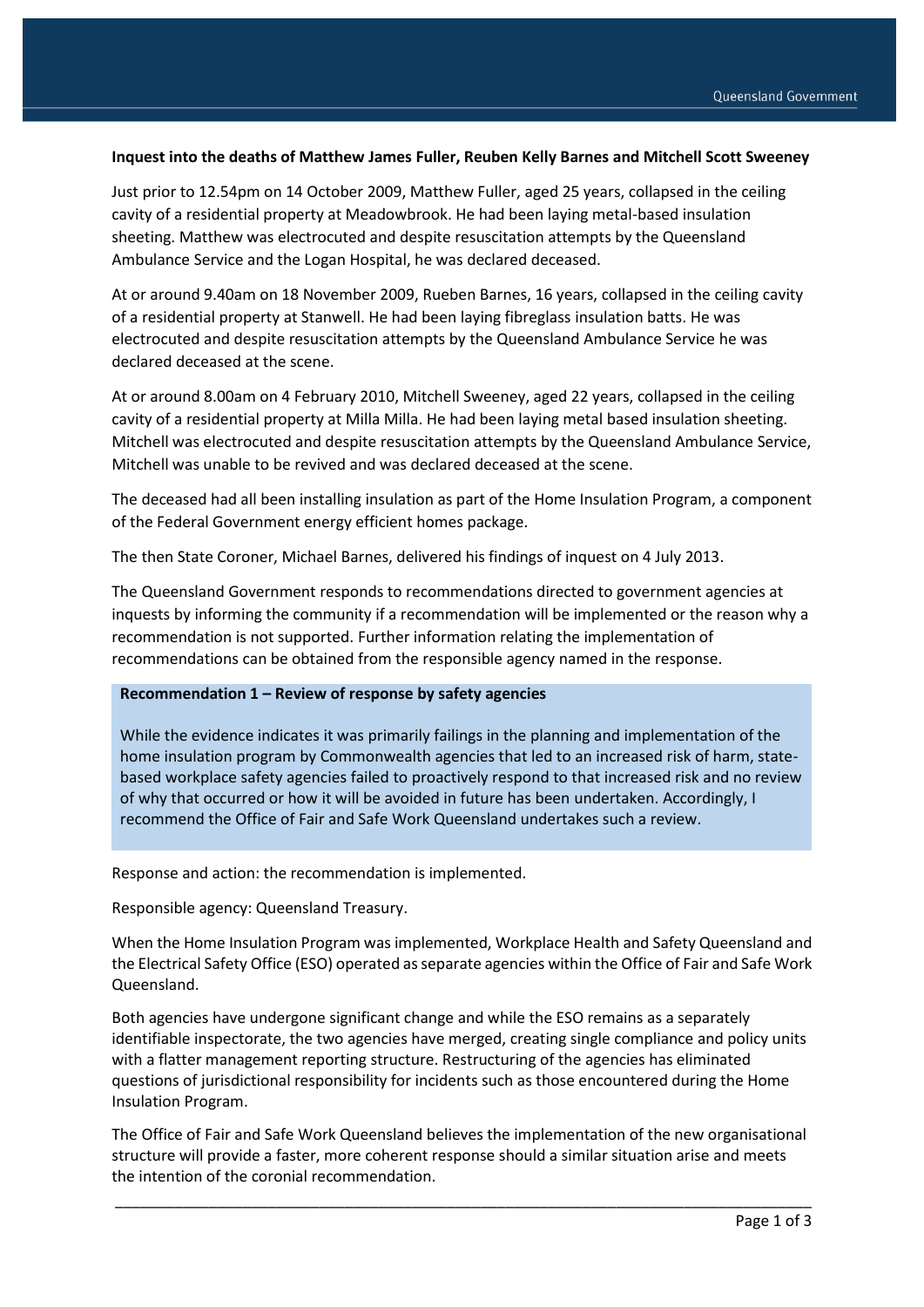Moreover, the Royal Commission into the Home Insulation Program found that anticipating potential problems in developing and delivering programs like the Home Insulation Program should be a two-way process. The Prime Minister responded that his government will obtain external expert advice on the lessons learned in this regard from the Home Insulation Program. This may lead to more effective cooperation between governments for similar programs in the future.

### **Recommendation 2 – Public awareness campaign**

In view of the apparent lack of awareness of the risk of electrical shock inherent in entering a residential roof space and the various measures available to manage that risk, I recommend the Office of Fair and Safe Work Queensland undertake a public awareness campaign giving guidance as to how home occupiers and relevant tradespeople can minimise their exposure to that risk.

Response and action: the recommendation is implemented.

Responsible agency: Queensland Treasury.

The Office of Fair and Safe Work Queensland circulated a fact sheet to approximately 32,700 subscribers warning them that power must be turned off before entering ceiling spaces.

The Office of Fair and Safe Work Queensland launched a public awareness campaign on 18 May 2014 to boost community awareness of electrical safety risks in ceiling spaces. The campaign urges homeowners and tradespeople to turn off all the main power switches at the switchboard before heading up into the roof, with the main message, 'Stay safer up there, switch off down here'.

Television, radio, online and outdoor adverts which ran until the first week in July were complemented by a brochure that contains warning stickers to be placed on ceiling space manholes and switchboards. These brochures have been distributed through all major metropolitan newspapers, and continue to be handed to homeowners by electricians and on display at hardware stores.

# **Recommendation 3 – Extension of requirement for residual-current devices**

The various options for the extension of the requirement for the mandatory fitting of residual current devices involve the balancing of the costs involved against the resulting improvements to electrical safety. The State Government is best placed to assess the competing policy considerations with expert advice from the Electrical Safety Office. I recommend the matter be actioned as a matter of urgency.

Response and action: the recommendation is implemented.

Responsible agency: Queensland Treasury.

On 12 September 2015, the Treasurer, Minister for Employment and Industrial Relations and Minister for Aboriginal and Torres Strait Islander Partnerships responded:

\_\_\_\_\_\_\_\_\_\_\_\_\_\_\_\_\_\_\_\_\_\_\_\_\_\_\_\_\_\_\_\_\_\_\_\_\_\_\_\_\_\_\_\_\_\_\_\_\_\_\_\_\_\_\_\_\_\_\_\_\_\_\_\_\_\_\_\_\_\_\_\_\_\_\_\_\_\_\_\_\_\_